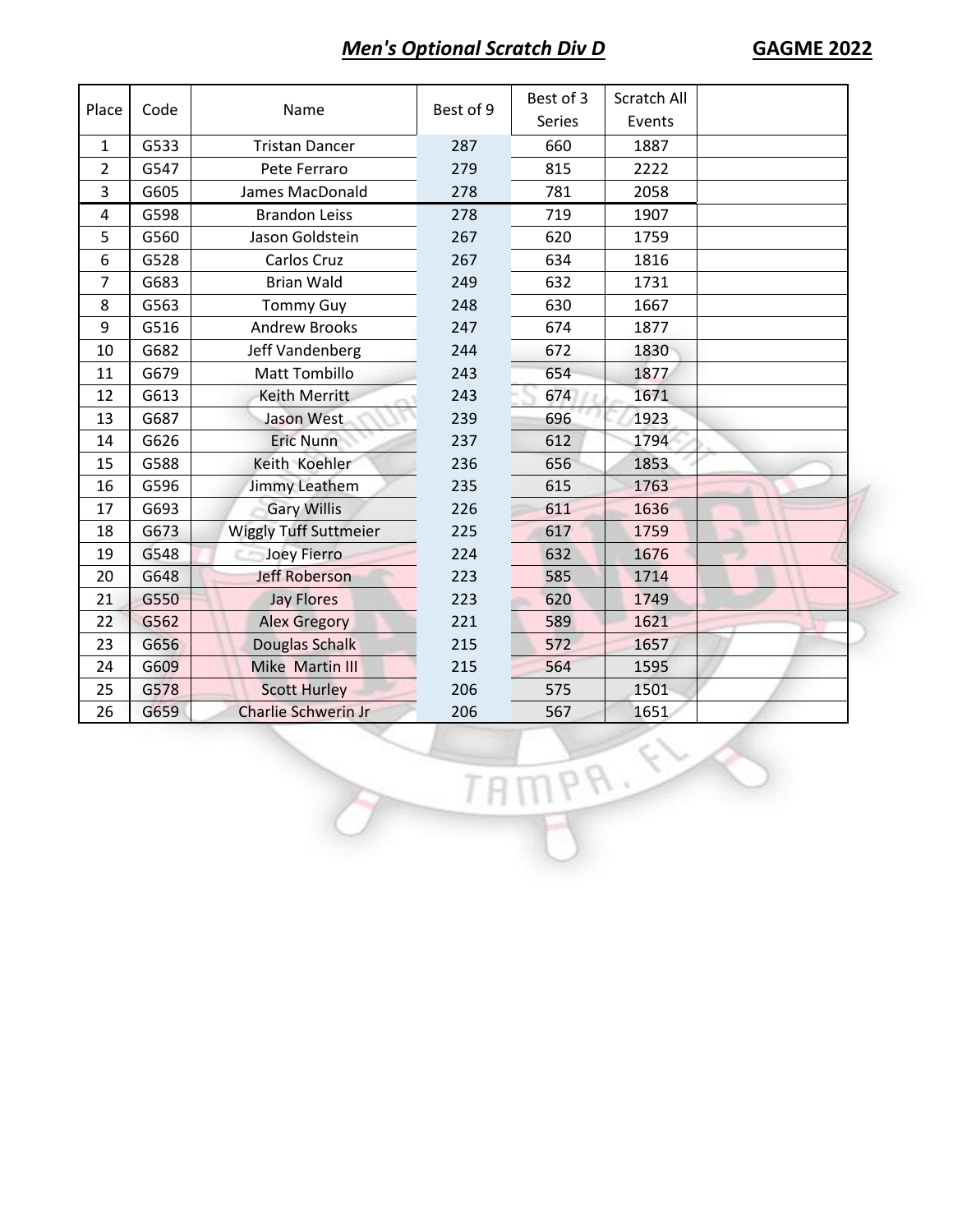| Place          | Name                       | Best of 9 | Best of 3     | Scratch All |  |
|----------------|----------------------------|-----------|---------------|-------------|--|
|                |                            |           | <b>Series</b> | Events      |  |
| 1              | Pete Ferraro               | 279       | 815           | 2222        |  |
| $\overline{2}$ | James MacDonald            | 278       | 781           | 2058        |  |
| 3              | <b>Brandon Leiss</b>       | 278       | 719           | 1907        |  |
| 4              | Jason West                 | 239       | 696           | 1923        |  |
| 5              | <b>Andrew Brooks</b>       | 247       | 674           | 1877        |  |
| 6              | Keith Merritt              | 243       | 674           | 1671        |  |
| 7              | Jeff Vandenberg            | 244       | 672           | 1830        |  |
| 8              | <b>Tristan Dancer</b>      | 287       | 660           | 1887        |  |
| 9              | Keith Koehler              | 236       | 656           | 1853        |  |
| 10             | <b>Matt Tombillo</b>       | 243       | 654           | 1877        |  |
| 11             | Carlos Cruz                | 267       | 634           | 1816        |  |
| 12             | Joey Fierro                | 224       | 632           | 1676        |  |
| 13             | <b>Brian Wald</b>          | 249       | 632           | 1731        |  |
| 14             | <b>Tommy Guy</b>           | 248       | 630           | 1667        |  |
| 15             | <b>Jay Flores</b>          | 223       | 620           | 1749        |  |
| 16             | Jason Goldstein            | 267       | 620           | 1759        |  |
| 17             | Wiggly Tuff Suttmeier      | 225       | 617           | 1759        |  |
| 18             | Jimmy Leathem              | 235       | 615           | 1763        |  |
| 19             | <b>Eric Nunn</b>           | 237       | 612           | 1794        |  |
| 20             | <b>Gary Willis</b>         | 226       | 611           | 1636        |  |
| 21             | <b>Alex Gregory</b>        | 221       | 589           | 1621        |  |
| 22             | <b>Jeff Roberson</b>       | 223       | 585           | 1714        |  |
| 23             | <b>Scott Hurley</b>        | 206       | 575           | 1501        |  |
| 24             | Douglas Schalk             | 215       | 572           | 1657        |  |
| 25             | <b>Charlie Schwerin Jr</b> | 206       | 567           | 1651        |  |
| 26             | Mike Martin III            | 215       | 564           | 1595        |  |

TAMPA.